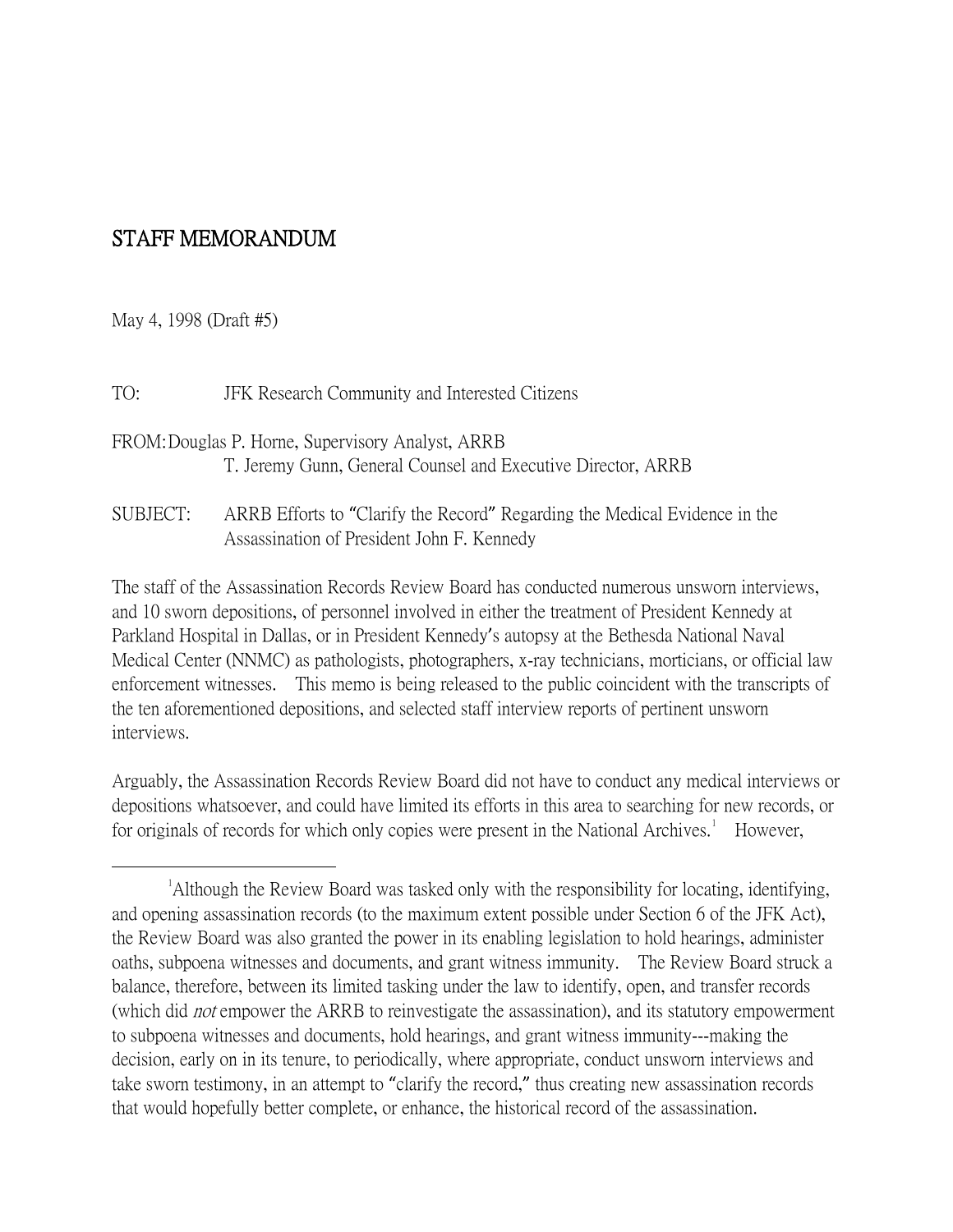because of the many apparent conflicts and uncertainties in the existing medical evidence bequeathed to history by the Warren Commission and the House Select Committee on Assassinations (HSCA), and because of the high interest in this area of the evidence within the research community, it was felt advisable to create *new assassination records* by conducting unsworn interviews of certain witnesses, and where advisable, sworn depositions.

Any objective study of the ARRB's attempts to "clarify the medical record" in the assassination of President Kennedy is a cautionary tale, for the following reasons: inevitably, some witnesses who observe the same event will have different recollections of it; recollections can change and evolve over the passage of time (without the witness being aware that this has happened); some witnesses are better observers than others, etc. The reader should be cautioned that the Review Board did not authorize the staff to embark upon this effort in an attempt to draw any conclusions, for this would have constituted a *reinvestigation* of the assassination, something well outside the Review Board's charter. However, in many areas where the existing record of events appeared incomplete, or fraught with apparent contradictions, the Review Board and the staff felt it appropriate to conduct unsworn interviews or depositions, for later placement in the JFK Collection in the National Archives.

Each citizen or researcher will be free to examine these new records and draw his or her own conclusions. However, it is appropriate to state up-front that *selective use* of witness statements or testimony will inevitably result in a distorted representation of the results of the ARRB's efforts in this area. For example, some testimony supports Warren Commission findings and conclusions; some testimony supports HSCA findings and conclusions; and some testimony is at variance with both Warren Commission and HSCA findings and conclusions. [Examples of each of these instances will be provided later in this memo.] The prudent researcher will take the time to carefully review all of our interviews and depositions, as a whole, and then compare this new evidence to the findings and conclusions of previous official bodies, and the previous statements and testimony of each witnesse (for consistency), before drawing any final conclusions as to the importance of any given ARRB unsworn interview or deposition. Inevitably, each individual researcher will end up assigning more weight and veracity to some testimony than to others--this is normal. However, the staff cautions all readers to carefully and patiently review the *entire mix* of testimony before deciding which is more important, or worthy of belief, than other, perhaps conflicting, testimony.

## Why Conduct Any Interviews or Depositions So Long After the Assassination?

 $\overline{a}$ 

Many people who support either the findings and conclusions of the Warren Commission, or the findings and conclusions of the House Select Committee on Assassinations (hereafter referred to as

Subpoenas were issued only in cases where sworn testimony was considered essential, and voluntary cooperation could not be obtained (or, in rare cases, when requested by the witness).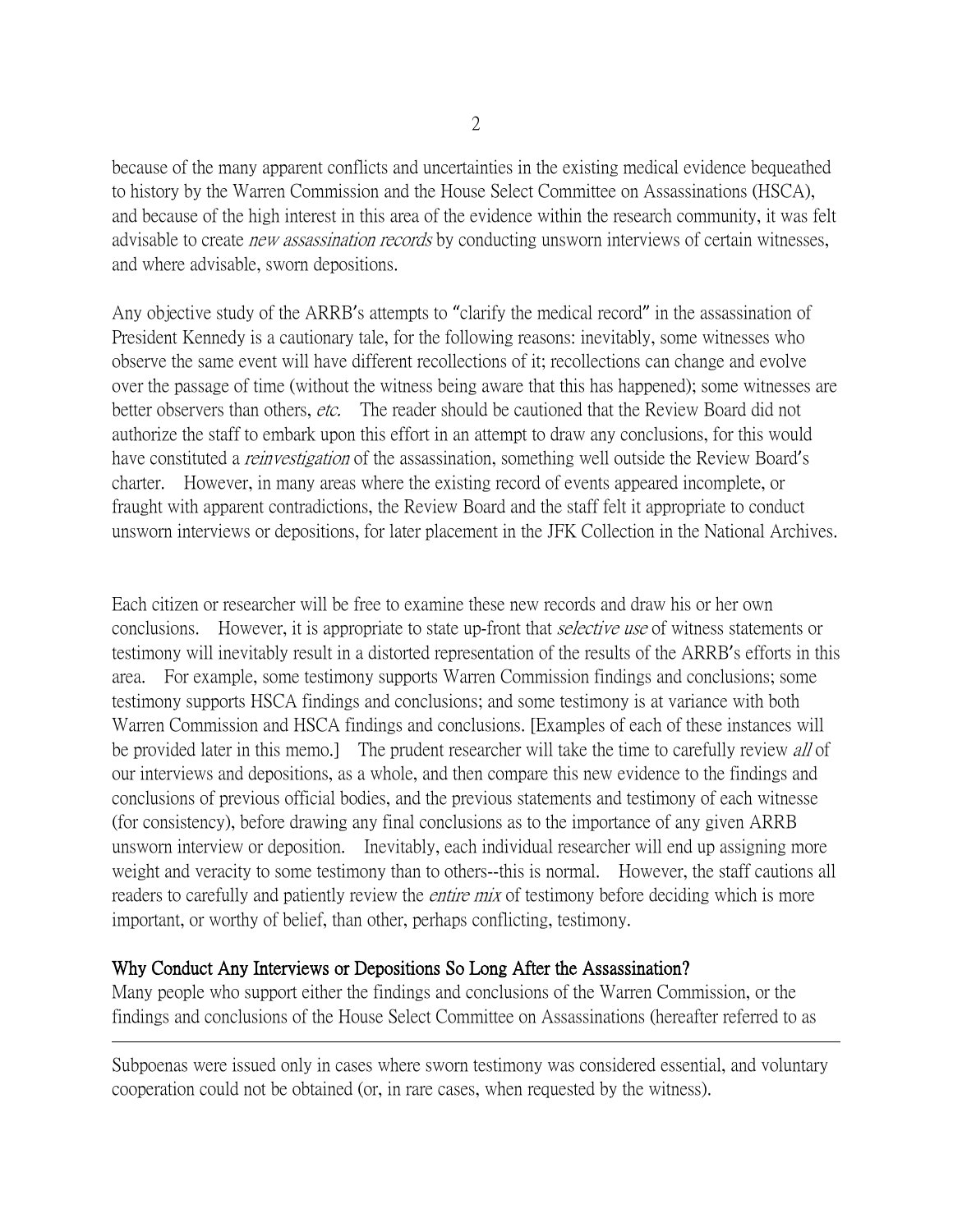the HSCA), will question the validity and usefulness of questioning witnesses 32-34 years after an event has occurred. In response to this concern, and reiterating what was stated above, the Review Board staff was acutely aware that there were many areas where the medical evidence appeared incomplete, or fraught with contradiction; some more noteworthy examples of these problems, summarized below, justified an attempt by the ARRB to clarify the medical record in the death of President Kennedy:

(1) The Warren Commission elected not to introduce the autopsy photographs and x-rays of President Kennedy into evidence. Without going into the reasons for this decision (which others have freely speculated on), the failure to do so meant that the autopsy photographs and x-rays were not authenticated by the first official investigation into his assassination; that is, in 1963 and 1964 they were shown to neither the Parkland Hospital treating physicians, nor the NNMC Bethesda autopsy prosectors and photographers. This would have been standard procedure if a murder trial for the assassination of President Kennedy had been held, and was an option the Warren Commission still could have pursued during its sworn testimony of Parkland Hospital treating physicians, and Bethesda pathologists, had it wanted to. However, because these materials were left unauthenticated in September of 1964 when the Warren Commission Report was published, doubt has existed in the minds of some as to the provenance, and completeness, of the Kennedy Deed-of-Gift collection of autopsy materials at the National Archives.

<span id="page-2-2"></span>(2) Doubt over the completeness, and provenance, of President Kennedy's autopsy photographs and x-rays is not without foundation. For example, the sworn testimony of Bethesda NNMC Medical School Director of Laboratories, pathologist Dr. James J. Humes (who was chief prosector at President Kennedy's autopsy) before the Warren Commission,<sup>[2](#page-2-0)</sup> and some sworn and unsworn statements of Bethesda autopsy medical<sup>[3](#page-2-1)</sup> and photographic staff<sup>[4](#page-2-2)</sup> before the HSCA Forensic

<span id="page-2-1"></span><sup>3</sup>In HSCA volume 7, on page 253, Dr. Humes stated during his September 16, 1977 interview before the HSCA Forensic Pathology Panel, "...and then we described a contusion in the apex of the lung and the inferior surface of the dome of the right pleural cavity, and that's one photograph that we were distressed not to find when we first went through and catalogued these photographs, because I distinctly recall going to great lengths to try and get the interior upper portion of the right thorax illuminated...and what happened to that film, I don't know." Furthermore, Dr. Finck testified to the HSCA Forensic Pathology Panel on March 11, 1978 (*see* pages 85, 88 and 90 of subject transcript) that he recalled directing the taking of photographs of the entry wound (or inshoot) in the back of the

<span id="page-2-0"></span> $\overline{\phantom{a}}$   $\overline{\phantom{a}}$   $\overline{\phantom{a}}$   $\overline{\phantom{a}}$  $\rm{H}$  WH 2, on page 363, Dr. Humes testified that photographs were taken at President Kennedy's autopsy of the wedge-shaped 5 cm-wide bruise on the apical portion of the right lung--yet no such photographs are present in the Kennedy family Deed-of-Gift collection of autopsy photographs.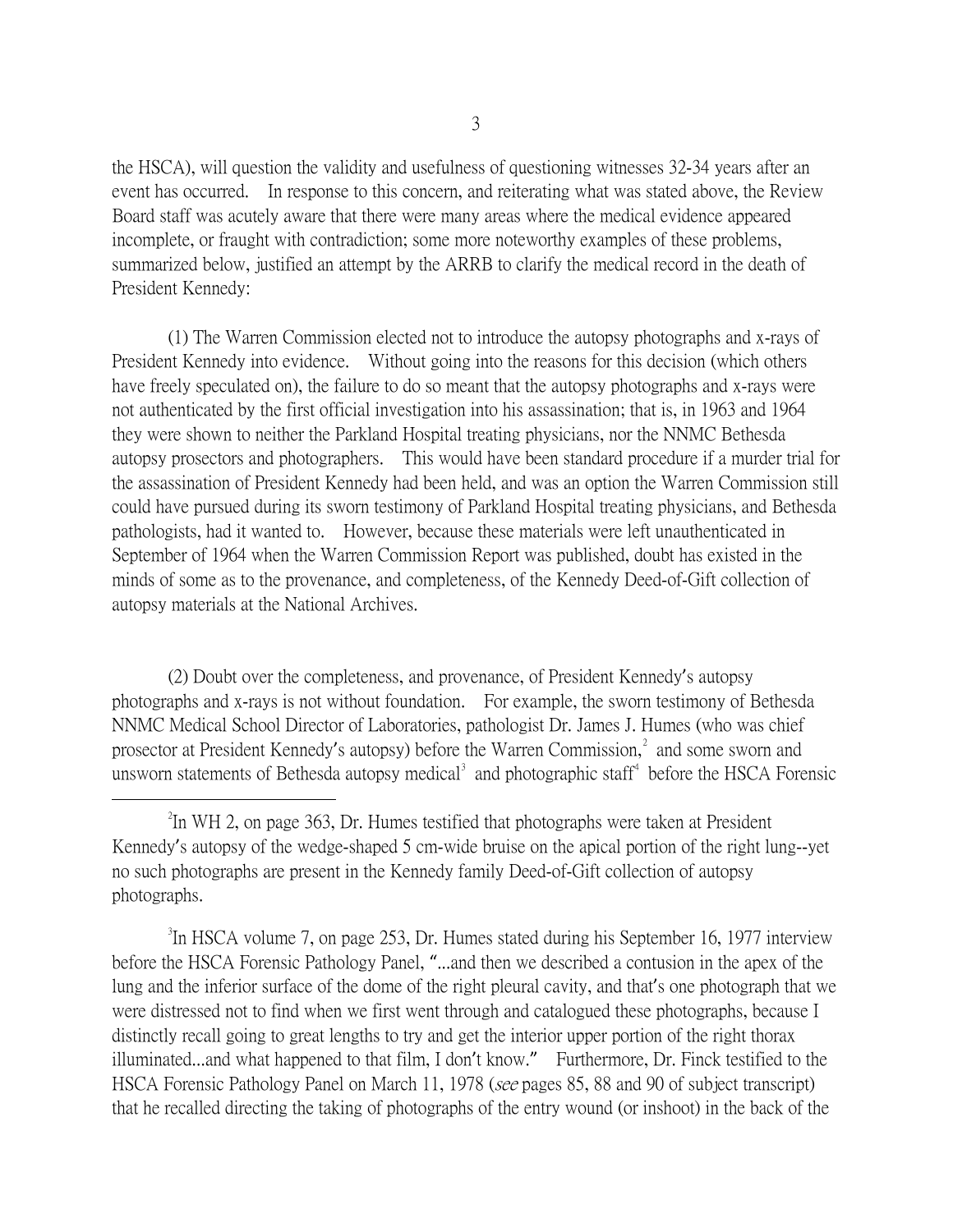Pathology Panel and HSCA staff members, if correct, together indicate that some photographs exposed at the autopsy are not, for whatever reason, present in the collection placed in the National Archives on October 31, 1966 via the Kennedy family Deed-of-Gift. (The same thing is true for the x-rays, based on repeated unsworn interviews given by one of the two autopsy x-ray technicians<sup>[5](#page-3-0)</sup> to various researchers.) These apparent discrepancies in numbers and types of views taken became known after the November 10, 1966 catalogue, or inventory, of photographs and x-rays was made available to the public, and even more apparent after selected members of the public were allowed by the Kennedy family to view the materials in the Archives commencing in 1972. Furthermore, strong disagreement between autopsy prosectors Drs. Humes, Boswell and Finck and the HSCA Forensic Pathology Panel as to the location of the entry wound in the back of President Kennedy's head on autopsy photographs, together with the apparent variance between the majority of Dallas (Parkland Hospital) treating physicians' contemporaneous November 22, 1963, and sworn 1964 descriptions of

head, showing *both* the entry hole in the exterior surface (outer table) of the skull with scalp reflected, and the cratering, or beveling, of the corresponding perforation on the interior surface (inner table) of the skull after the brain had been removed--and that he had not seen these photographs in the collection of autopsy materials in the National Archives. Additionally, Dr. Robert F. Karnei, Jr. (a third year resident at Bethesda NNMC) told HSCA staffers Jim Kelly and Andy Purdy on August 23, 1977 (see page 5 of HSCA staff interview report dated August 29, 1977) that he recalled photographs being taken while probes were in the body of the President--yet there are no existing photographic images of probes in the body in the National Archives.

4 Navy civilian photographer John T. Stringer, Jr., the photographer of record at President Kennedy's autopsy, was interviewed twice by HSCA staff (see HSCA multiple interview summary dated August 17, 1977 written by Andy Purdy). On August 12, 1977 he told Jim Kelly and Andy Purdy (see page 11) that when he first saw the photographs in 1966, "...it was his recollection that all the photographs he had taken were not present;" and on August 15, 1977, Mr. Stringer told Jim Kelly, Andy Purdy and Colleen Boland of the HSCA staff (see page 16), QUOTE: "...I believe some pictures were taken of the body cavity...at least two exposures of the body cavity," END QUOTE. Furthermore, although not officially listed as the photographer of record at President Kennedy's autopsy, White House military photographer (and Navy Chief Petty Officer) Robert L. Knudsen testified under oath to the HSCA on August 11, 1978 that on Saturday, November 23, 1963, he had personally developed black-and-white negatives of President Kennedy at autopsy showing probes in the body (see pages 22-23, 33-35, and 41 of his HSCA deposition transcript)--this not only corroborates Dr. Karnei's recollection (see footnote 3 above) of seeing the body of President Kennedy photographed with probes inserted, but is troubling because no such images are in the collection of autopsy photographs placed in the National Archives by the Kennedy family in 1966.

<span id="page-3-0"></span>5 Mr. Jerrol F. Custer

 $\overline{a}$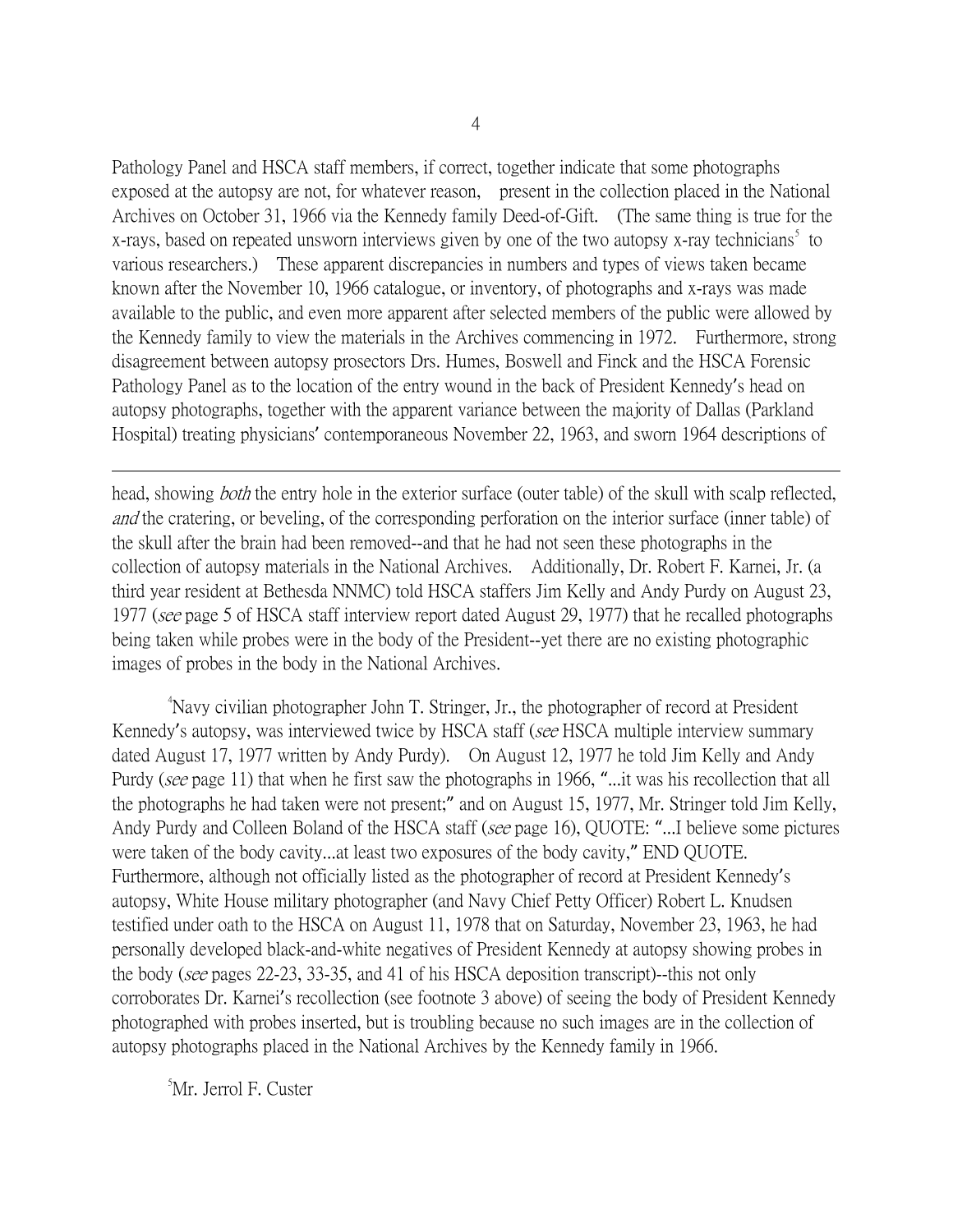the location and size of the large cranial wound observed in Trauma Room One, vs. the location and size of the cranial wound depicted in the Bethesda autopsy photographs, have together given rise, in the minds of some, to questions of authenticity in regard to the autopsy photographs in the National Archives today.

(3) The forensic review panel of four pathologists convened on February 26 and 27, 1968 by Attorney General Ramsey Clark (hereafter called the "Clark Panel"), after examining President Kennedy's autopsy photographs and x-rays, relocated the entry wound in the rear of the head *upwards* by a distance of nearly 100 mm (specifically, 100 mm above the EOP)<sup>[6](#page-4-0)</sup>, nearly 4 inches above the location identified by the 3 autopsy prosectors, Drs. Humes, Boswell, and Finck, in the Navy autopsy report.<sup>[7](#page-4-1)</sup> The HSCA Forensic Pathology Panel agreed with the relocation of the entry wound to the higher location postulated by the Clark Panel,<sup>[8](#page-4-2)</sup> but also wrote that it "...continued to be concerned about the persistent disparity between its findings and those of the autopsy pathologists and the rigid tenacity with which the prosectors maintained that the entrance wound was at or near the external occipital protuberance."<sup>[9](#page-4-3)</sup> Findings such as these (by the Clark Panel and the HSCA Forensic Pathology Panel), based upon examination of photographs and x-rays alone, that contradicted the findings of the three autopsy prosectors who actually viewed, palpated, and measured the wounds on the body of the President (and thus, the findings and conclusions of the Warren Commission), did not engender public confidence in the findings of either the Warren Commission, or the HSCA.

<span id="page-4-0"></span> $\overline{\phantom{a}}$ Clark Panel Report, page 11.

<span id="page-4-2"></span><span id="page-4-1"></span><sup>7</sup>CE 387, Navy Autopsy Protocol, page 4; Autopsy Descriptive Sheet [NMS PATH-8  $(1-63)$ ]; and Commission Exhibits 386 and 388 (medical illustrations prepared by Navy petty officer H. A. Rydberg, under the supervision of Dr. James J. Humes, Chief Prosector at President Kennedy's autopsy).

 $\mathrm{R}^8$ HSCA volume 7, pages 106-7, and 125-126 (figures 29 and 30).

<span id="page-4-3"></span><sup>9</sup>HSCA volume 7, page 115.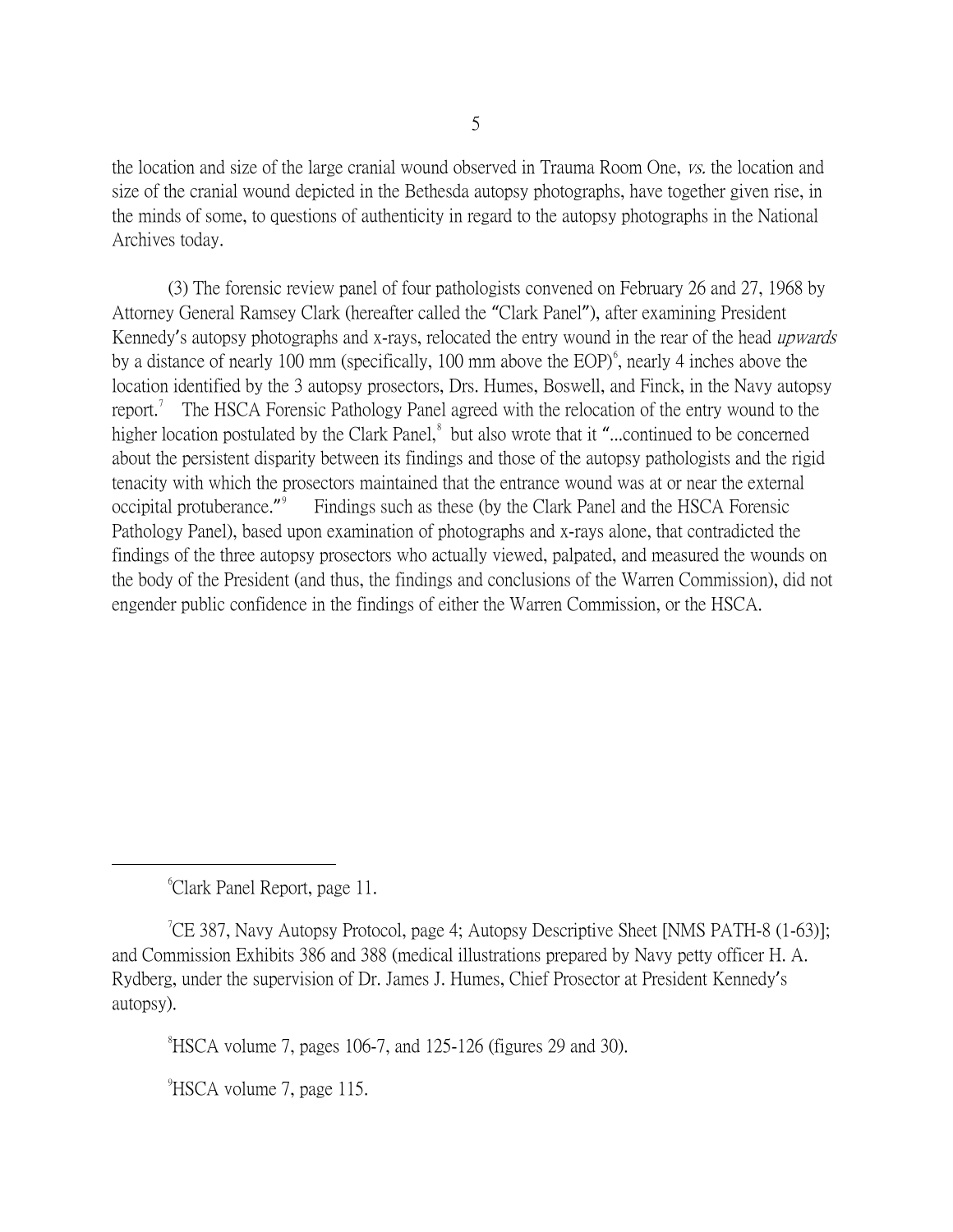(4) On November 22, 1963, the two FBI agents at the President's autopsy signed a receipt acknowledging "receipt of a missile removed by Commander James J. Humes" at the autopsy, yet the Navy autopsy report states that the only metal removed from the President's body were two small fragments (7 X 2 mm and 3 X 1 mm in size).<sup>[10](#page-5-0)</sup>

<span id="page-5-0"></span><sup>&</sup>lt;sup>10</sup>Navy Autopsy Report, page 4.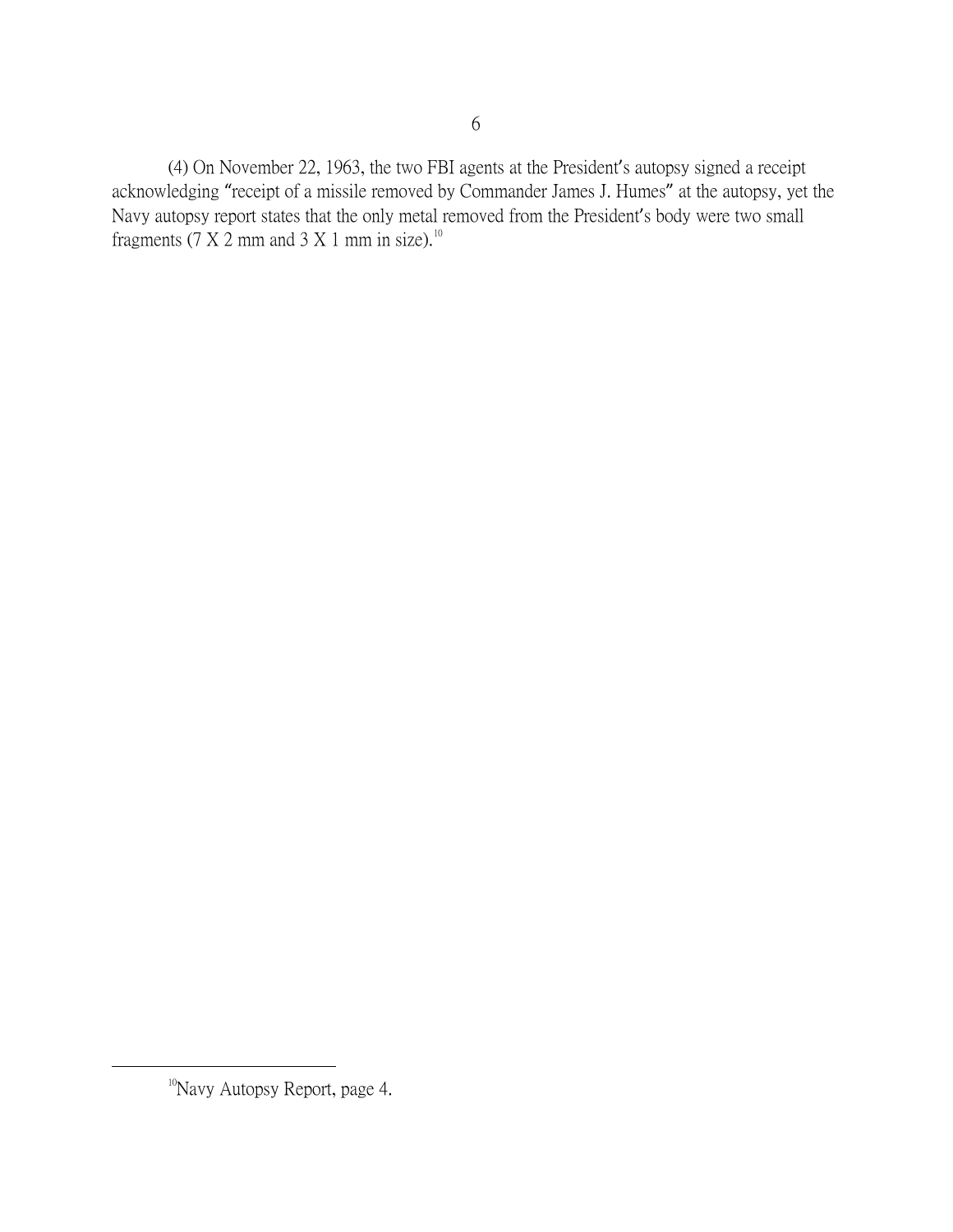(5) On Saturday, November 23, 1963, Billy A. Harper, a premedical student, found a piece of bone in the grass in the middle of Dealey Plaza (just south of Elm Street), and took it to his uncle, Jack C. Harper, M.D., who subsequently delivered it to A. B. Cairns, M.D., chief pathologist at the Methodist Hospital in Dallas, for examination. Two each color positive transparencies of both the convex and concave surfaces of the fragment, shown next to an inch ruler for scale, were exposed by M. Wayne Balleter, chief medical photographer at that hospital (and later picked up from Mrs. Jack Harper by the FBI on July 10, 1964).<sup>[11](#page-6-0)</sup> This piece of bone was subsequently delivered to Military Physician to the President, RADM George Burkley, MC, USN, on November 27, 1963.<sup>[12](#page-6-1)</sup> Dr. J. Lawrence Angel, an eminent physical anthropologist who served as a consultant to the HSCA Forensic Pathology Panel of 9 pathologists, determined from examination of the photographic images alone (since the Harper fragment was by then missing), along with JFK autopsy cranial fragment x-rays 4, 5 and 6 (of four other skull fragments--also missing by the time of the HSCA's investigation) that it was a portion of the right parietal bone of President Kennedy's skull.<sup>[13](#page-6-2)</sup> However, nowhere in HSCA, volume 7 is it mentioned that an HSCA staff member interviewed Dr. Jack C. Harper and Dr. A. B. Cairns, who both personally examined and handled the piece of skull bone on the weekend following the assassination, and that Dr. Harper told staff interviewer Andy Purdy on August 8, 1977 that "...the consensus of the doctors who viewed the skull fragment was that it was part of the occipital region;"<sup>[14](#page-6-3)</sup> nor is it mentioned anywhere in HSCA volume 7 that Dr. Cairns told HSCA staff member Andy Purdy that "...the piece of skull fragment came from an area approximately 2.5 to 3 inches above the spine area...it had the markings of a piece of skull fragment from the lower occipital area, specifically: suture and inner markings where blood vessels run around the base of the skull."<sup>[15](#page-6-4)</sup> Andy Purdy's staff interview report summarizing his discussions with Drs. Harper and Cairns did not become public until 1993, following passage of the JFK Act. Failure by the HSCA to publish this interview report, or to mention in any way in its final report or accompanying volumes, this dissenting opinion of the head of the pathology department at a local hospital (that was contrary to Dr. Angel's opinion), raised new doubts about the conclusions reached by the HSCA Forensic Pathology Panel. Furthermore, given the location of the occipital bone (in the posterior skull), Dr. Cairns' professional opinion (that the "Harper" bone fragment was occipital) seems to provide corroboration for the generally consistent Parkland Hospital Trauma Room One

 $\rm ^{11}HSCA$  volume 7, page 122.

<span id="page-6-3"></span><span id="page-6-2"></span><span id="page-6-1"></span><span id="page-6-0"></span><sup>12</sup>Receipt for two bone fragments signed by RADM Burkley on 11/27/63, HSCA Record Number 10910385, Agency File No. 002631.

 $^{13}$ HSCA volume 7, pgs. 123 and 228-230.

<sup>14</sup>Andy Purdy staff interview report dated August 17, 1977, page 1.

<span id="page-6-4"></span> $15$ *Ibid.*, page 2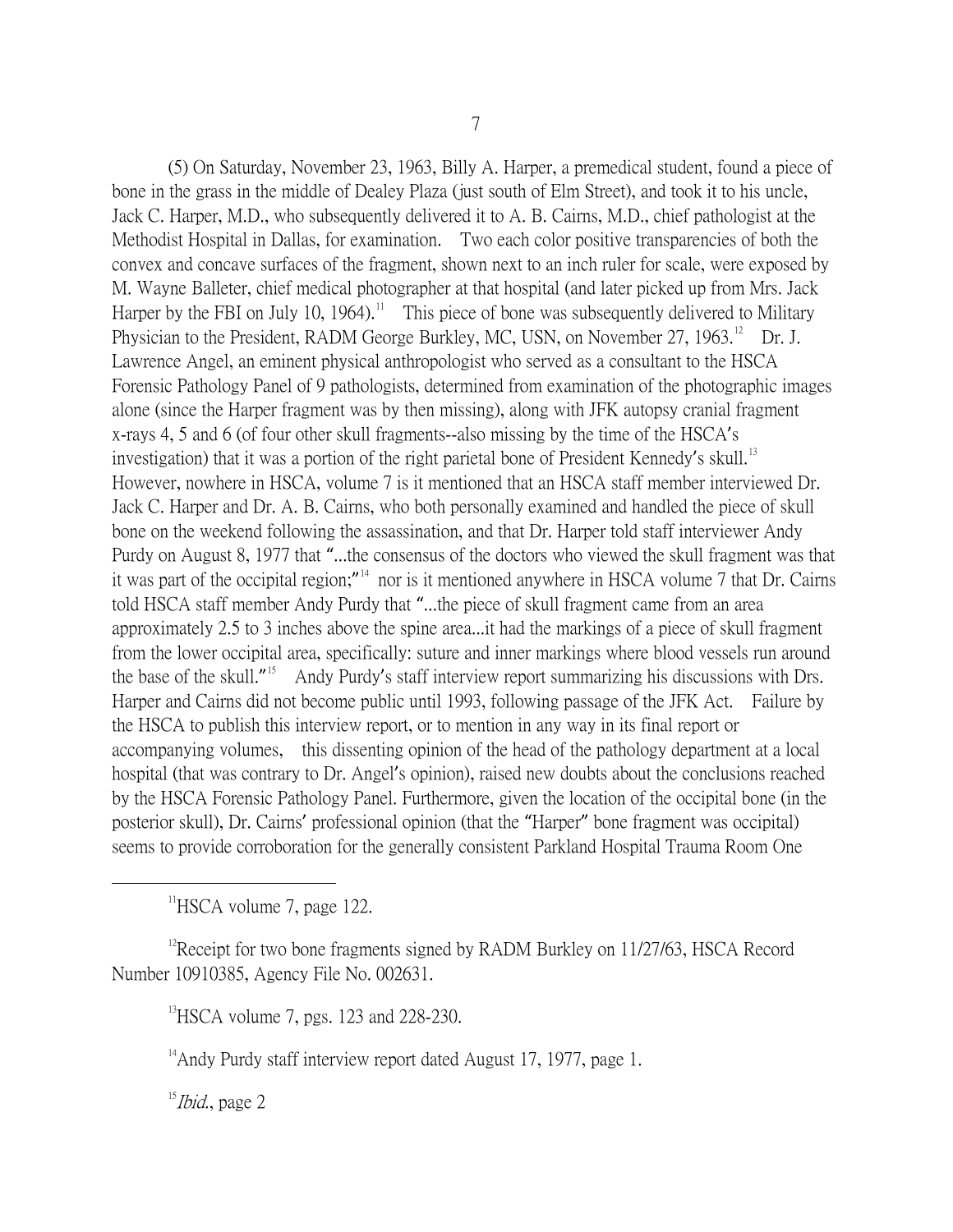testimony that President Kennedy's head wound was posterior (in the back of the head), vice superior and lateral (in the top and right side of the head), as shown in the autopsy photographs--making more problematic the disparity between Parkland and Bethesda descriptions of the large (exit) wound in President Kennedy's head.

(6) The Navy's Supplemental Autopsy Report<sup>[16](#page-7-0)</sup> states that the brain weight of President Kennedy's brain following formalin fixation was 1500 grams, a weight that all medical sources consulted by the ARRB staff agreed was *above that* of the average intact male brain; this seems very much inconsistent with both the descriptions of missing brain matter in the sworn testimony of some Parkland Hospital doctors,<sup>[17](#page-7-1)</sup> and also with the superior image of the President's brain taken at the supplementary brain examination.<sup>[18](#page-7-2)</sup> This problem is compounded by the HSCA admission that the "...brain shown in photographs 46 to 52 cannot positively be identified as that of John F. Kennedy."<sup>[19](#page-7-3)</sup>

 $^{16}$ CE 391.

 $^{19}$ HSCA volume 7, page 51.

<span id="page-7-1"></span><span id="page-7-0"></span><sup>&</sup>lt;sup>17</sup>See Dr. McClelland's testimony in WH 6, page 33, given on March 21, 1964; Dr. Jenkins' testimony in WH 6, page 48, given on March 25, 1964; and Dr. Peters' testimony in WH 6, page 71, given on March 24, 1964.

<span id="page-7-3"></span><span id="page-7-2"></span><sup>&</sup>lt;sup>18</sup> See the Ida Dox drawing of autopsy brain photograph in HSCA volume 7, page 130, figure 32.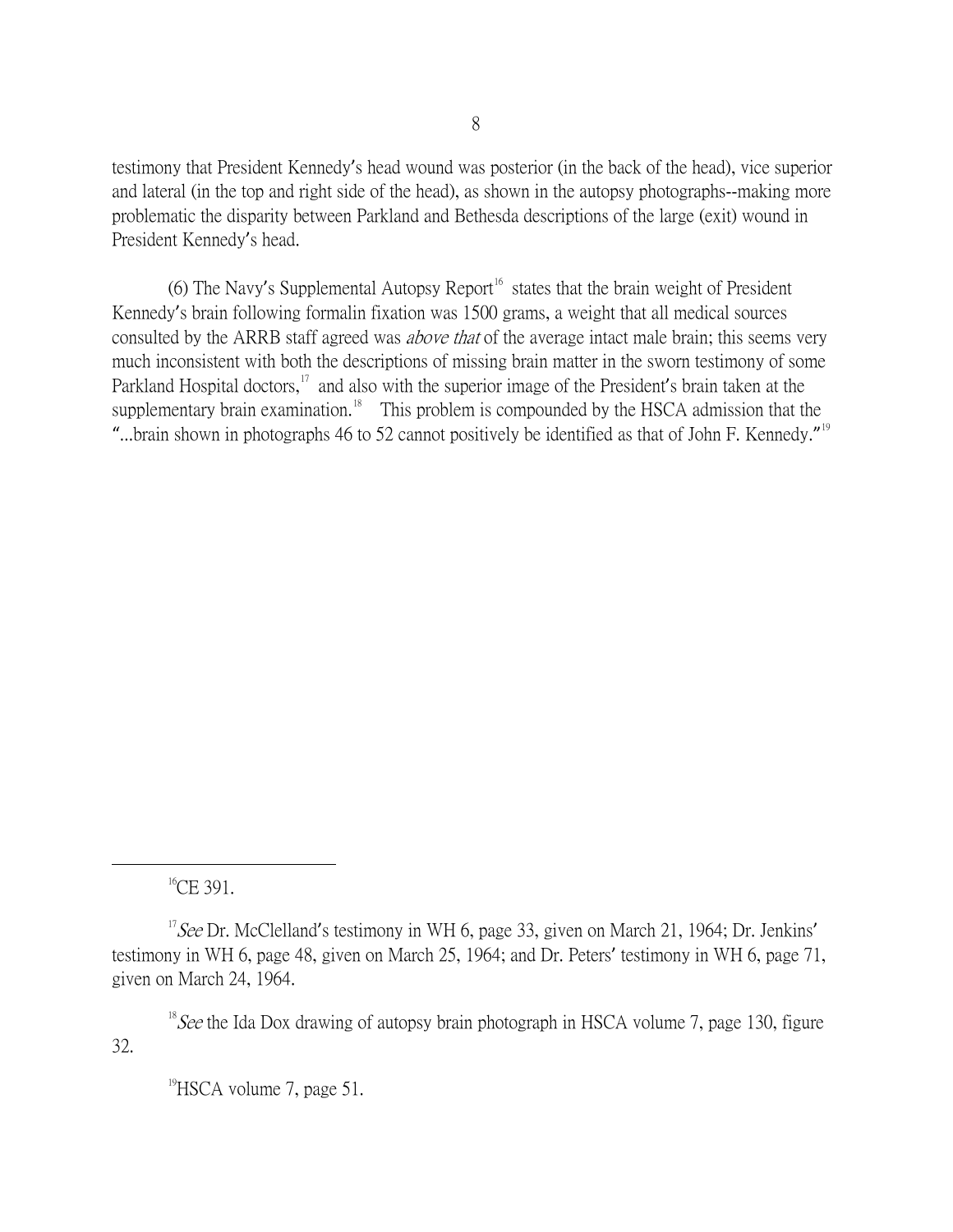(7) In section IV of HSCA volume 7, in the section labeled "Authenticity,"<sup>[20](#page-8-0)</sup> the HSCA discussed the disparity between the Parkland Hospital descriptions of the President's head wound made by most of the treatment physicians (that of a single gaping posterior wound in the rear of the head behind the right ear), and the cranial defect depicted in the autopsy photographs taken at Bethesda NNMC (that of a much larger, superior and lateral wound apparently primarily on the top and right side of the head). On page 37, in section (155), the report reads: "In disagreement with the observations of the Parkland doctors are the 26 people present at the autopsy. All of those interviewed who attended the autopsy corroborated the general location of the wounds as depicted in the photographs; none had differing accounts (emphasis added)." Following passage of the JFK Act in 1992, and the first releases of previously sealed HSCA staff records in 1993 to the JFK Collection at the National Archives, it became clear that this statement was *patently untrue*--numerous autopsy witnesses interviewed by the HSCA staff provided descriptions of President Kennedy's head wound that do *not* match the "general location" of the head wound in the autopsy photographs, and it is completely incorrect that "none had differing accounts."<sup>[21](#page-8-1)</sup>

 $^{20}$ HSCA volume 7, pages 37-39.

<span id="page-8-1"></span><span id="page-8-0"></span> $21$ Among those who were present at President Kennedy's autopsy and subsequently interviewed by HSCA staff who gave accounts or descriptions of the President's head wound *differing* from the images in the autopsy photographs were:

-Dr. John H. Ebersole: "...my recollection is more of a gaping occipital wound than this [photo 42] but I can certainly not state that this is the way it looked...[the wound in photograph 32 is] much more lateral and superior than I remembered...," from pages 62 and 63 of his March 11, 1978 sworn testimony before the HSCA Forensic Pathology Panel; and "...the back of the head was missing...," from page 3; as well as "...a large fragment of the occipital bone was received from Dallas...," from page 5.

-USSS ASAIC Roy Kellerman: drawing executed by Roy Kellerman (showing apparent entry and exit holes in posterior skull), dated 8/24/77, during 8/24/77 interview with Jim Kelley and Andy Purdy, appended to HSCA Staff Interview Report dated August 29, 1977.

-FBI Special Agent Francis X. O'Neill, Jr.: drawing executed by Francis X. O'Neill of head wound size and location on template of lateral view of right side of head (showing gaping wound in right posterior skull), dated 1/10/78, during 1/10/78 interview with Andy Purdy and Mark Flanagan, appended to HSCA Staff Interview Report transcribed on 1/31/78.

-FBI Special Agent James W. Sibert: drawing executed by James W. Sibert of head wound size and location on template of rear of head (showing defect high in center of posterior skull), dated 8/25/77, during 8/25/77 interview with Jim Kelley and Andy Purdy, appended to HSCA Staff Interview Report dated August 29, 1977.

-Gawler's Mortician Tom Robinson: drawing executed by Tom Robinson of head wound size and location (apparently showing defect in low center of posterior skull), dated Jan 12, 1977, during Jan 12, 1977 interview with Andy Purdy and Jim Conzelman; also, his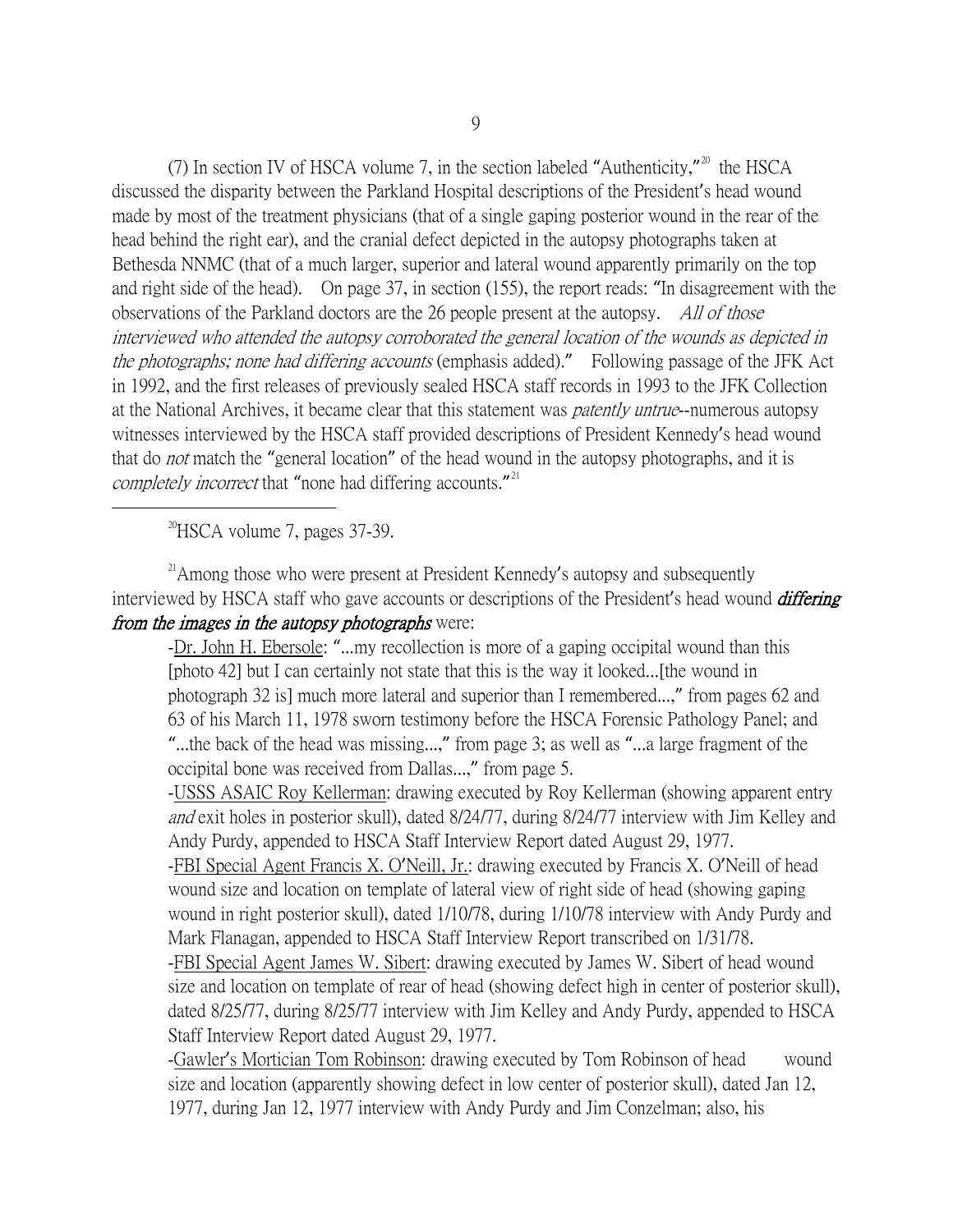description, to wit "the size of a small orange...circular...ragged...directly behind the back of the head...pretty much between them [the ears]," from the HSCA Interview Transcript of same interview dated Jan 12, 1977.

 $\overline{a}$ 

-Navy Corpsman Floyd A. Riebe: "Riebe recalled...one very large wound located around the rear of the head near the top...," from page 2 of HSCA Staff Interview Report transcribed May 12, 1978, recounting his 4/30/78 interview with Mark Flanagan.

-Navy X-Ray Technician Edward F. Reed: "Reed recalled seeing three wounds. The first was very large and located in the right hemisphere in the occipital region," from HSCA Staff Interview Report transcribed May 11, 1978 of 4/21/78 interview with Mark Flanagan.